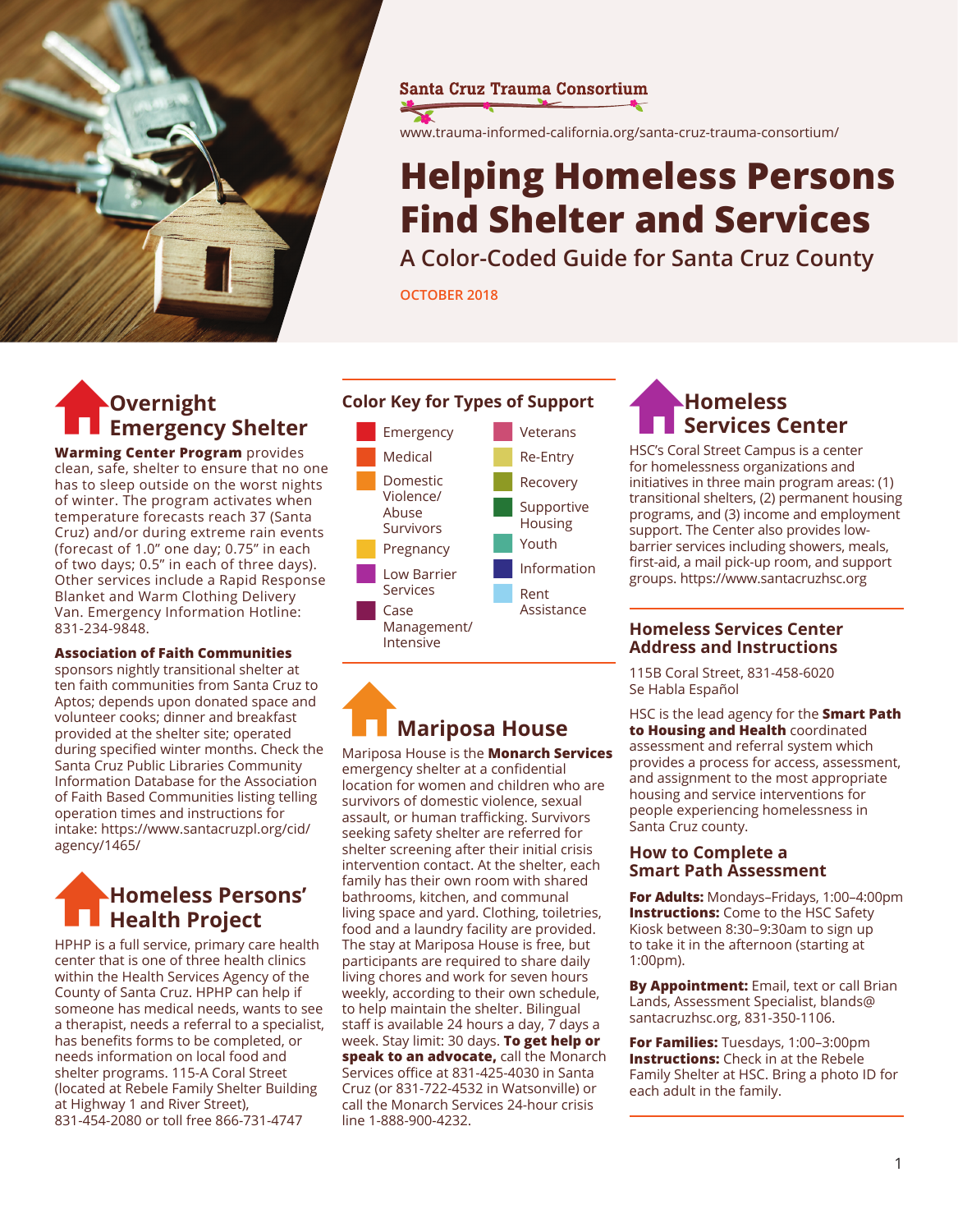#### **HSC Residential Services**

**Paul Lee Loft**: emergency shelter providing a temporary and safe place for up to 50 adult single men and women at a time in dormitory style bunk beds in rooms separated by gender.

**Page Smith Community House:** transitional housing for 40 individual men and women; average stay 12 to 14 months; provides intensive case management and other supportive services.

#### **Rebele Family Center:**

emergency shelter for up to 28 households with children (approximately 90 individuals), including dining facility with a serving kitchen, common areas for social interaction among residents, and play areas for children; provides case management support for obtaining permanent housing through CalWORK's Housing Assistance Move-In Program (CHAMP).

**Recuperative Care Center:**  for up 12 individuals at a time,

provides medical respite stay for recovering and stabilizing while receiving integrated social services including housing, mental health services, benefits enrollment, and substance abuse treatment.

#### **HSC Programs Supported by Grants with Separate Eligibility Criteria**

#### **180/2020 Permanent Supportive Housing Initiative**

uses a housing first approach that provides case management to chronically homeless individuals and families, including outreach, engagement, housing application, move-in process, and longterm housing support.

https://www.180santacruz.org

#### **Supportive Services to Veteran Families**

HSC is a partner in the Veteran Administration Supportive Service to Veteran Families (SSVF) grant, using a Housing First and Rapid Re-housing Model to provide financial assistance and intensive case management for rehousing veterans and their dependents and supporting them for 3 to 6 months.

#### **Re-Entry Program** in partnership with Santa Cruz County Probation provides transitional housing to homeless individuals re-entering the community.

### **Encompass Community Services Supportive Housing**

Encompass Community Services (formerly Santa Cruz Community Counseling Center) and CFSC, its partner corporation, own and operate over 130 beds in duplexes, apartments, and multi-bedroom homes throughout the county, in order to provide stable, permanent, affordable housing for individuals with psychiatric disabilities. The Community Support Services Housing Support Team provides support to all the tenants of Encompass/CFSC housing in order to assist them in maintaining housing stability and in connecting to the community. The team also assists tenants with independent living skills such as shopping, eating well, maintaining safety in housing, and accessing community resources. They also work closely with the County Mental Health (CMH) Housing Support Team to provide linkage with additional mental health support services as needed.

In order to be eligible for housing, an individual must be low-income, have a serious psychiatric disability, and must also pass a criminal background check and have good landlord references. Applications are available at CFSC, at 380 Encinal Street Suite 200, Santa Cruz.

#### **Encompass Community Services Smart Path Assessment Access Instructions**

#### The **Smart Path to Housing and Health**

coordinated assessment and referral system which provides a process for access, assessment, and assignment to the most appropriate housing and service interventions for people experiencing homelessness in Santa Cruz county.

#### Encompass staffs a Public Access Point at **Santa Cruz Public Libraries Downtown Branch**

224 Church Street, 831-427-7707

**Tuesdays** 1:00–3:00pm During Downtown Outreach Worker Office Hours (provided by Encompass Community Services)

**Thursday**s 9:00am–12:00pm During the Coffee Talk / Working Together Program

**Fridays** 10:00am–12:00pm During Downtown Outreach Worker Office Hours (provided by Encompass Community Services)

#### **Encompass Transition Age Youth Program**

**Transitional Housing Plus (THP Plus):** a supportive housing program that serves former foster and probation youth between the ages of 18–24. THP Plus participants receive assistance securing independent housing in the community and meet regularly with their THP Plus Coordinators to work on independent living goals. Throughout this process, participants receive financial assistance with rent, utilities, food, and educational expenses, while also saving money for when they leave the program. They also receive emotional support, life skills coaching, and connections to valuable community resources. Eligible participants have emancipated from the foster care system or an out of home probation placement, and have some form of income to maintain housing as program subsidies decrease.

#### **Encompass Emergency Shelter**

## **River Street Emergency**

**Shelter** is a 32-bed emergency shelter for homeless adult men and women with special emphasis on those dealing with mental health issues or substance dependency. The Shelter is a safe art-filled homelike sanctuary space, breakfast and dinner are provided, movie nights happen in the cozy living room, and birthdays and holidays are celebrated. Residents pitch in to help in the running of the Shelter. Shelter staff work individually with residents to assist them in connecting with community resources for obtaining benefits, physical health services, employment, and housing. Specialized counseling is available for those residents with mental health issues. On-site Recovery and Seeking Safety groups support the recovery process for those with substance abuse issues.

#### **River Street Emergency Shelter Address and Instructions**

733 River Street, 831-459-6644 The shelter opens at 3:00pm and closes at 8:00am. A Shelter stay is typically 30 days. About 60% of the beds are reserved for individuals referred by County Mental Health and four beds are reserved as crisis beds for County Mental Health, and the Behavioral Health Unit; these beds are intended for a brief stay of 2–5 days. The remainder of the beds are distributed on a waiting list basis. People on the waiting list need to check in every two days to stay on the list.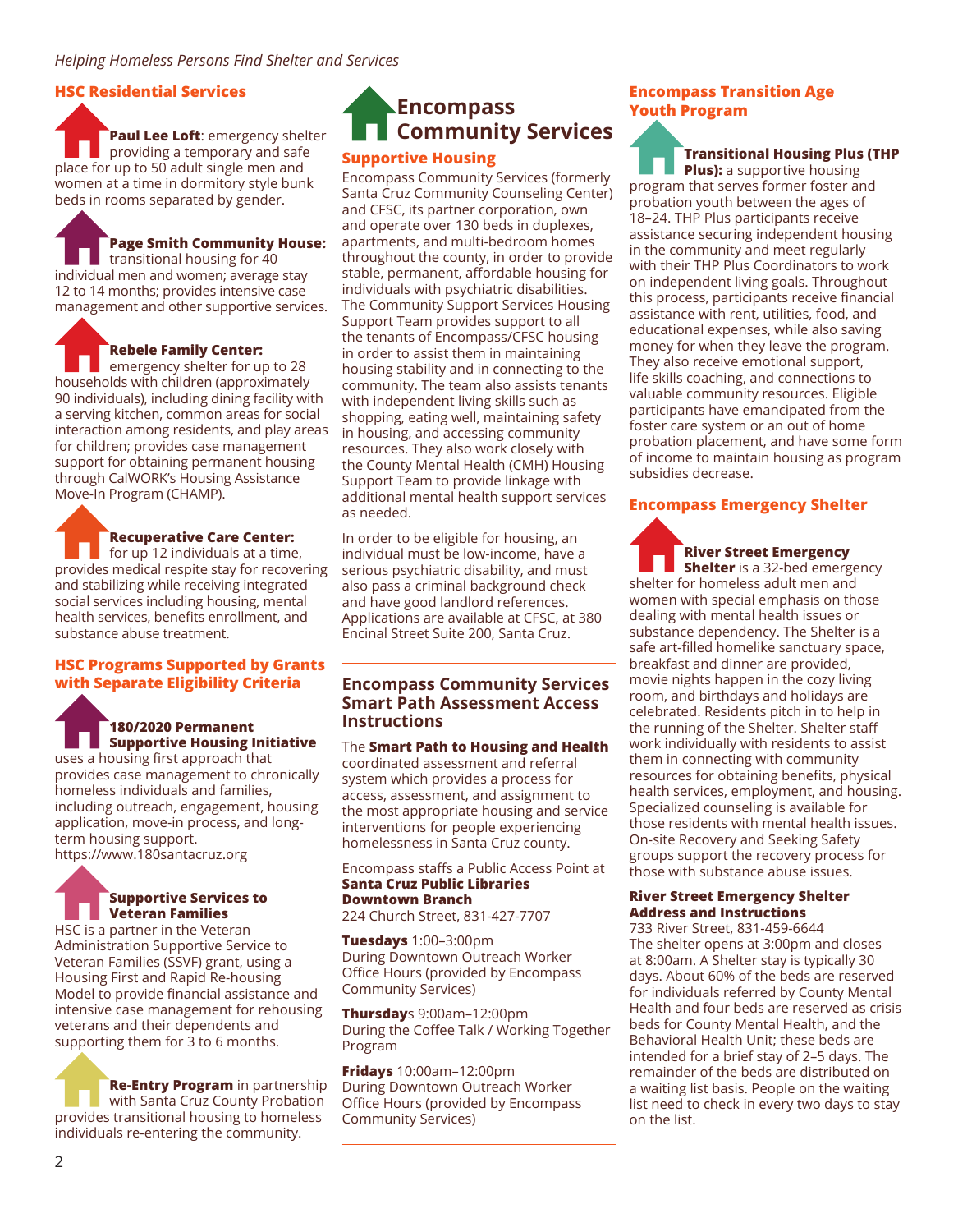#### **Encompass Residential Treatment**

**Casa Pacific:** 12-bed residential program in Watsonville for men and women with co-occurring disorders. The program is centered around work and meaningful daily activities as the core of the co-occurring disorders treatment approach. Residents attend Community Connection's Mariposa Center to learn vocational skills and participate in volunteer jobs, or they participate in the Community Action Board's Alcanse work crew. Other activities include socialization, recreation, accessing community resources, on-site recovery meetings and individualized attention to assist in maintaining sobriety, reaching their personal goals, and transitioning into independent community living.

**El Dorado Center:** 16-bed, community-based, short-term treatment program for individuals who may be stepping down from locked care. EDC is an intensive, structured, unlocked, home-like environment facilitating the healing process in preparation for transitioning back to community living. EDC staff provide individual and group counseling, crisis intervention, structured activities, community outings, and assistance with independent living skills and connecting to the community. A registered nurse is on staff and a County psychiatrist is available.

#### **Telos:** 10-bed **short term crisis residential program** that serves

as a diversion to psychiatric hospitalization for individuals in crisis and provides a healing environment where residents receive the support they need to stabilize. Staff provide process groups, individual counseling, and assistance with independent living skills and connecting to the community. Treatment approaches include Motivational Interviewing, Mindfulness Awareness Program, Trauma Informed Care, and utilizing the Wellness Recovery Action Plan (WRAP) materials. A nurse and County psychiatrist are available.



Siena House is a residential program offering pregnant women in need a safe, stable place to live and receive support. Residents have access to resources and programs to become empowered on their path to spiritual well-being, selfsufficiency, and independence. 108 High Street, 831-425-0138

# **Veterans Resource Center**

Veterans Resource Center is a community based veteran's service agency that uses a Supportive Services for Veteran Families (SSVF) grant to provide homeless prevention and rapid rehousing supportive services for very low-income Veteran families living in or transitioning to permanent housing. VRC provides eligible Veteran families with outreach, case management, and assistance in obtaining VA and other mainstream benefits that promote housing stability and community integration.

#### **Veterans Resource Center Address and Instructions**

1658 Soquel Drive, Suite B, 831-477-7515

VRC is a Public Access Point for the **Smart Path to Housing and Health** coordinated assessment and referral system which provides a process for access, assessment, and assignment to the most appropriate housing and service interventions for people experiencing homelessness in Santa Cruz county.

#### **How to Complete a Smart Path Assessment**

Non-Veterans and veterans are welcome. Mondays 1:00–4:00pm and Fridays 9:00am–12:00pm

# **Senior Network Services**

SNS provides numerous housing options resources connection services, including a Shared Housing Program that matches people who have homes with people seeking affordable housing. SNS publishes a Housing Options booklet PDF that lists **Federally Subsidized Senior Rental Housing** (10 apartment complexes), **Other Federally Subsidized Rental Housing** (7 apartment complexes), **Senior Apartments** managed by nonprofit affordable housing development companies, and **Residential Hotels**. The booklet gives instructions for getting on waiting lists and explains the pitfalls of Housing Choice (Section 8) vouchers.

**To get the Housing Options Booklet**, visit the Senior Housing page of the SNS website at http://www. seniornetworkservices.org/senior-housing/

1777-A Capitola Road, 831-462-1433, General, 831-462-6788, Senior Housing

# **Mercy Housing**

Mercy Housing is a nationwide nonprofit housing organization that develops and manages affordable, programenriched housing for low-income families, seniors, and people with special needs. Its properties offer a comprehensive array of supportive services designed to help residents deal with the challenges of poverty, lack of education, financial instability, illness, substance abuse, and chronic homelessness. Each property has its own application process, requirements, and availability, so potential applicants are instructed to call the property directly. Mercy Housing updates a quarterly PDF list of California properties that are currently accepting applications. To access the list, go to the California Properties page at https://www.mercyhousing.org/ california-properties and use the Click Here link under the California Properties heading in the body of the page.

#### **Santa Cruz Area Mercy Housing Properties**

**Downtown Villas:** 5 units of family housing; 612 Washington Street; 831-459- 8290. July 2018 Status: Waitlist Closed.

**El Centro Residential:** 45 single room occupancy (SRO) units of senior housing; 1110 Pacific Avenue; 831-459-9883. July 2018 Status: Accepting Applications.

**Gault Street Senior:** 37 accessible units of elder housing; residents' rents are based on their incomes; 211 Gault Street; 831-471- 1911. July 2018 Status: Waitlist Closed.

**La Playa:** 8 units of family housing; 218 Leibrandt Avenue; 831-459-9296. July 2018 Status: Waitlist Closed.

**Lagoon Beach:** 31 units of family housing; 540 13th Avenue; 831-464-3145. July 2018 Status: Accepting Applications.

**Neary Lagoon Cooperative:** 95 units of family housing; 81 Chestnut Street; 831- 457-2424. July 2018 Status: Waitlist Closed.

**Nueva Vista Apartments:** 48 units of family housing; 136 Leibrandt Avenue; 831-459-9296. July 2018 Status: Waitlist Closed.

**Osocales Community:** 28 units of family housing; 4151 Soquel Drive, Soquel; 831-476-2726. July 2018 Status: Accepting Applications.

**Sycamore Street Commons:** 60 units of family housing; 125 Sycamore Street; 831- 421-9061. July 2018 Status: Waitlist Closed.

**Washington Street:** 8 units of family housing; 81 Chestnut Street; 831- 464-3145. July 2018 Status: Accepting Applications.